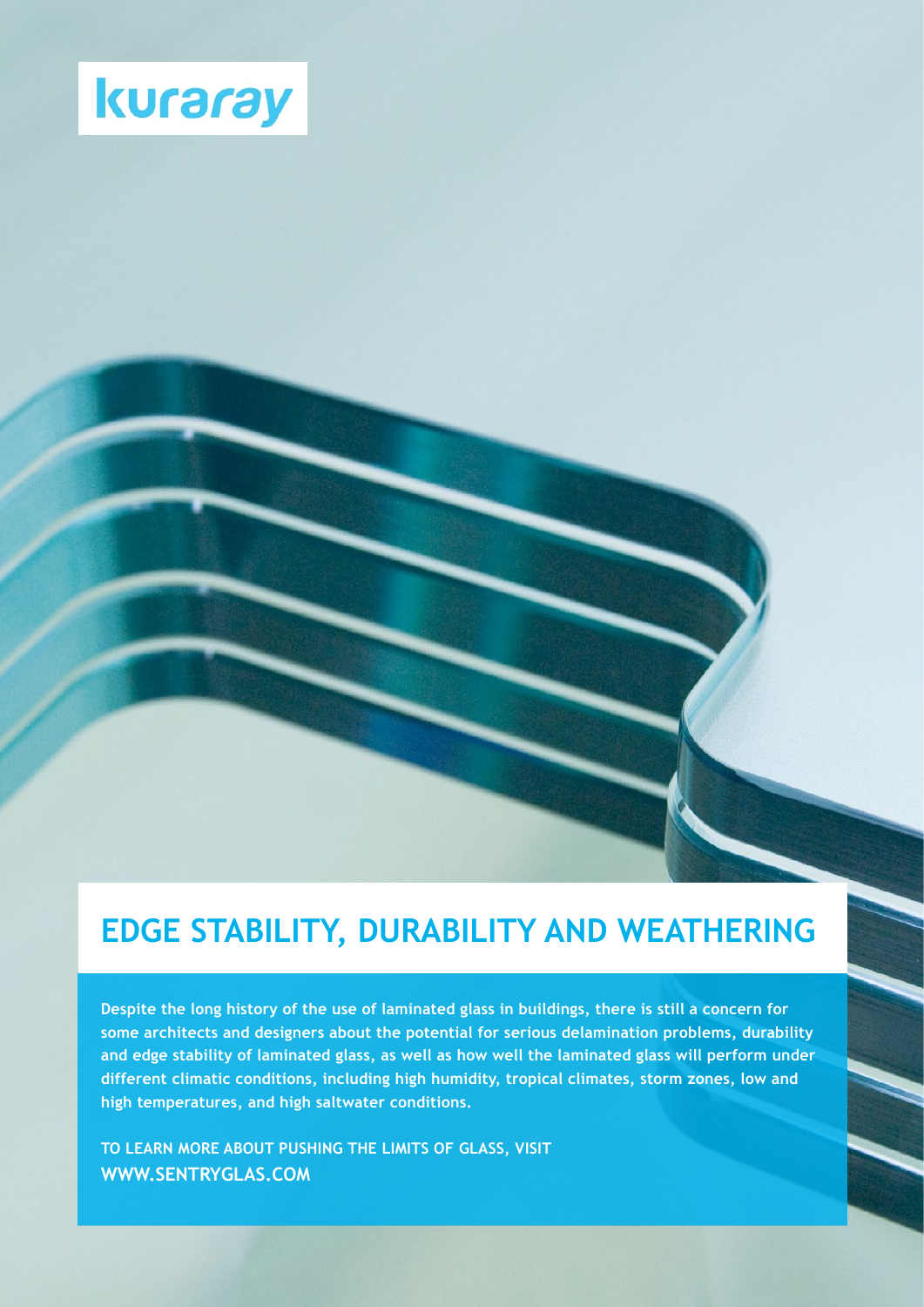## **EDGE STABILITY, DURABILITY AND WEATHERING**

### **INTRODUCTION**

Despite the long history of the use of laminated glass in buildings, there is still a concern for some architects and designers about the potential for serious delamination problems, durability and edge stability of laminated glass, as well as how well the laminated glass will perform under different climatic conditions, including high humidity, tropical climates, storm zones, low and high temperatures, and high saltwater conditions. This chapter provides some examples of test data on the edge stability and weathering performance of SentryGlas® interlayer, as well as salt spray fog tests, sealant compatibility, ceramic frit compatibility, high temperature bake tests and adhesion to low-E and other solar glass coatings.

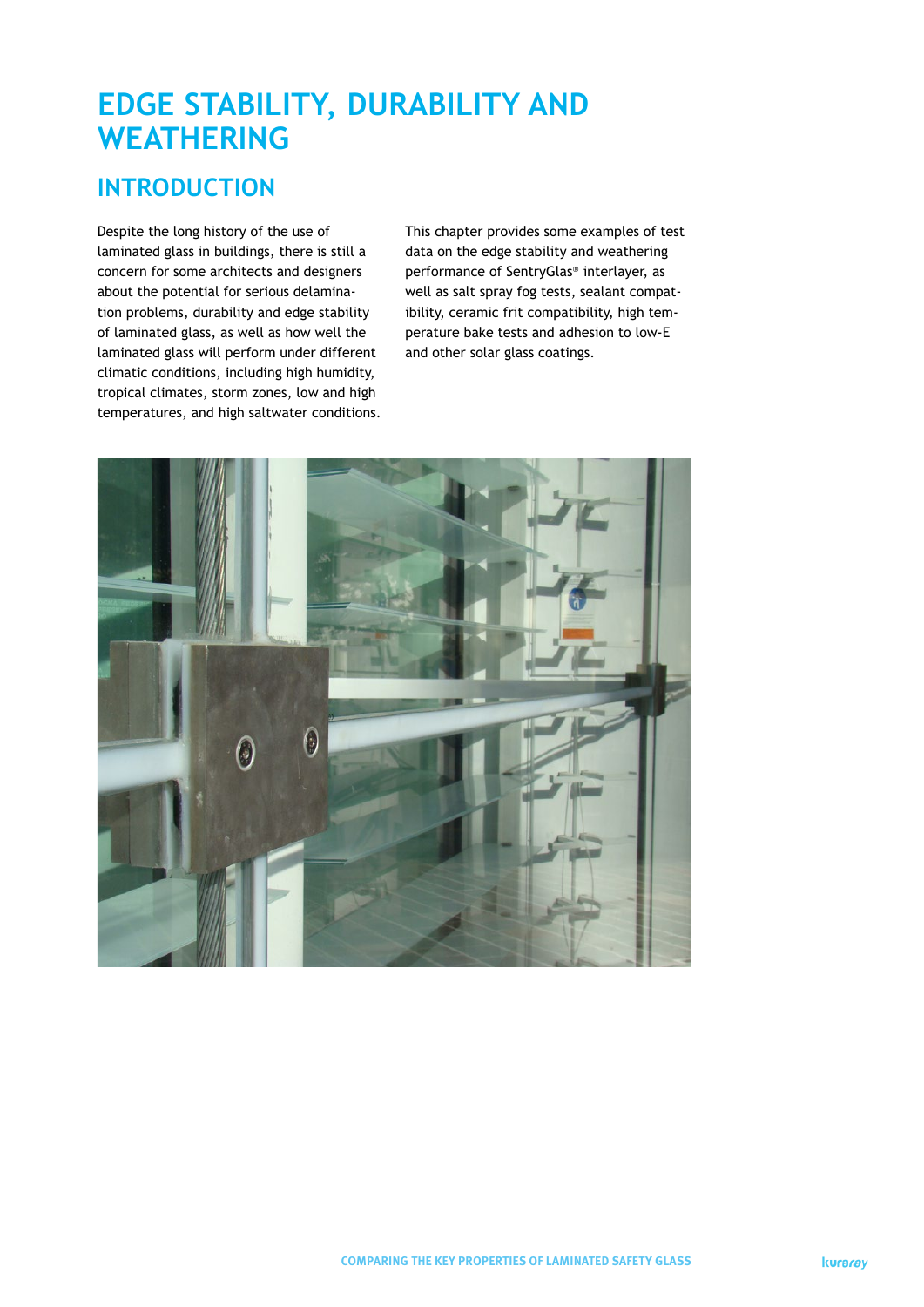#### **WHAT IS EDGE STABILITY?**

Edge stability is defined as a laminate's resistance over time to form defects along its edge. These defects can arise in the form of small 'bubbles' in the laminate or as discoloration of the laminate itself. For designers

and architects, edge stability is therefore critical. Ideally, laminated glass should show no signs of delamination over the complete life of the building.



Typcial defects caused by delamination.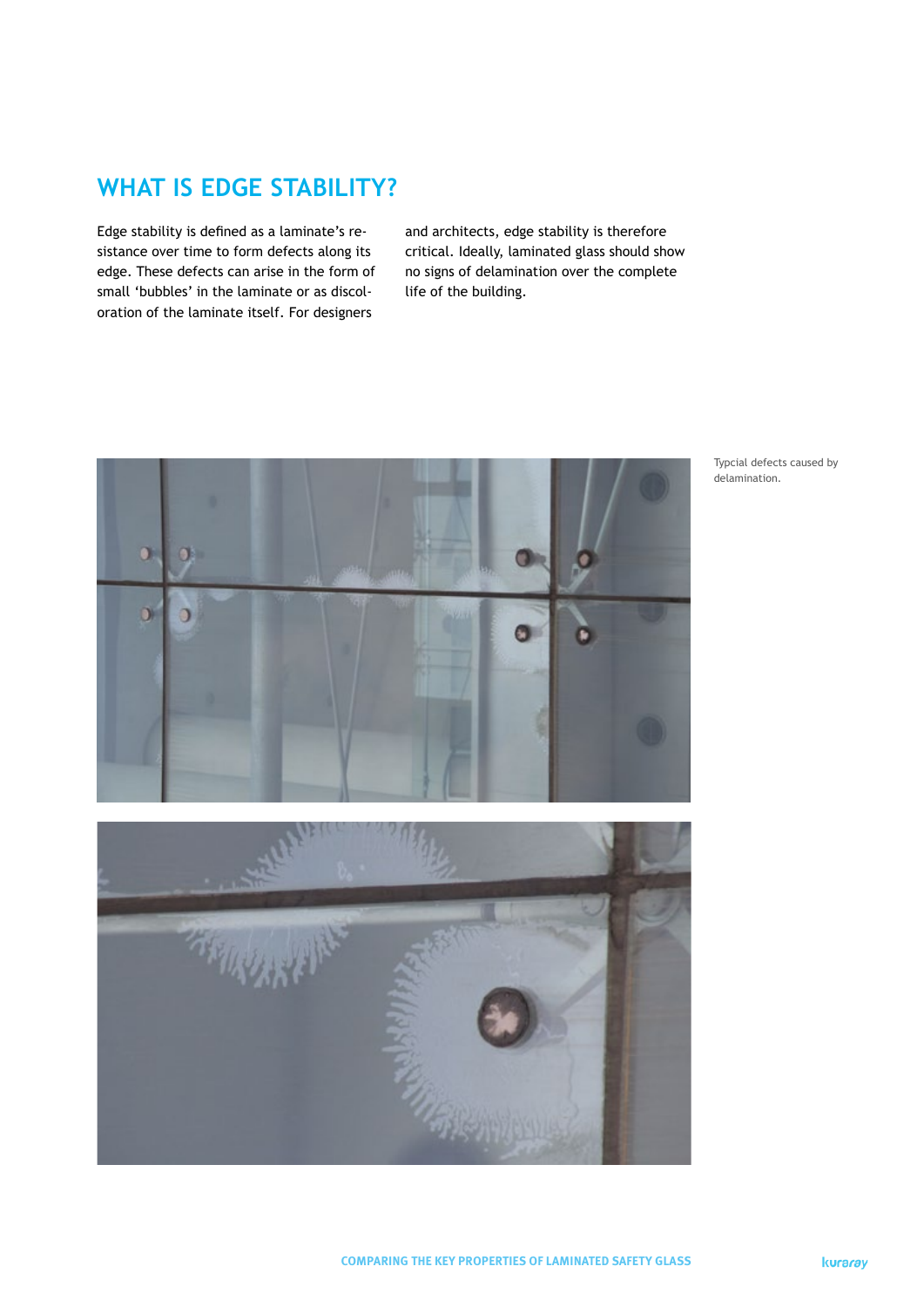#### **TESTS AND COMPARISON OF INTERLAYERS**

Compared to standard conventional laminated glass interlayers, SentryGlas® ionoplast is more resistant to moisture and the effects of weather, particularly at temperatures between -50 °C (-58 °F) and +82 °C (180 °F). These are the consistent findings of laboratory tests and research in real-life projects.

Due to the exceptional edge stability of SentryGlas® interlayer, no undesired changes such as delamination have been found to date on any of its applications, even on panels with open edges that have been exposed to hot and humid climates such as Florida. This proven edge stability opens up many

#### **FLORIDA 15-YEAR TEST**

In 1997 a test programme for laminated glass with SentryGlas® interlayer was started in Florida.The open-edge test samples are installed in open air conditions, fully exposed to the Florida climate. Since their installation, the samples with SentryGlas® interlayer have been tested annually for signs of weathering and delamination.



new design possibilities for SentryGlas®, enabling designers to create stronger, larger expanses of safety glazing including openedged, structural and butt-glazed installations.

When used in combination with standard silicon sealing material, butt-joined glass elements with SentryGlas® interlayers show no discoloration or other forms of damage to their edges, even after years of weathering. Years later these interlayers still provide the same level of safety and feature the same intact edging, as they did when they were first installed.

After 15 years of exposure to the weather, the edges of the laminates with SentryGlas® showed no visible sign of weathering, including no visible moisture ingress or delamination effects in open edge applications. In addition, with silicone butt-joined applications, the edges of the laminated glass also showed no visible moisture intrusion or delamination effects.

The table below shows test results after 149 months of exposure. After this time, SentryGlas® was assigned an Edge Stability Number (ESN). This weighted system assigns higher importance to progressively deeper defects. A laminate with no defects would have an ESN of 0 (zero), while the maximum would be 2500 (equivalent to continuous defects measuring  $> 6.4$  mm  $[%]$  in] around the entire perimeter).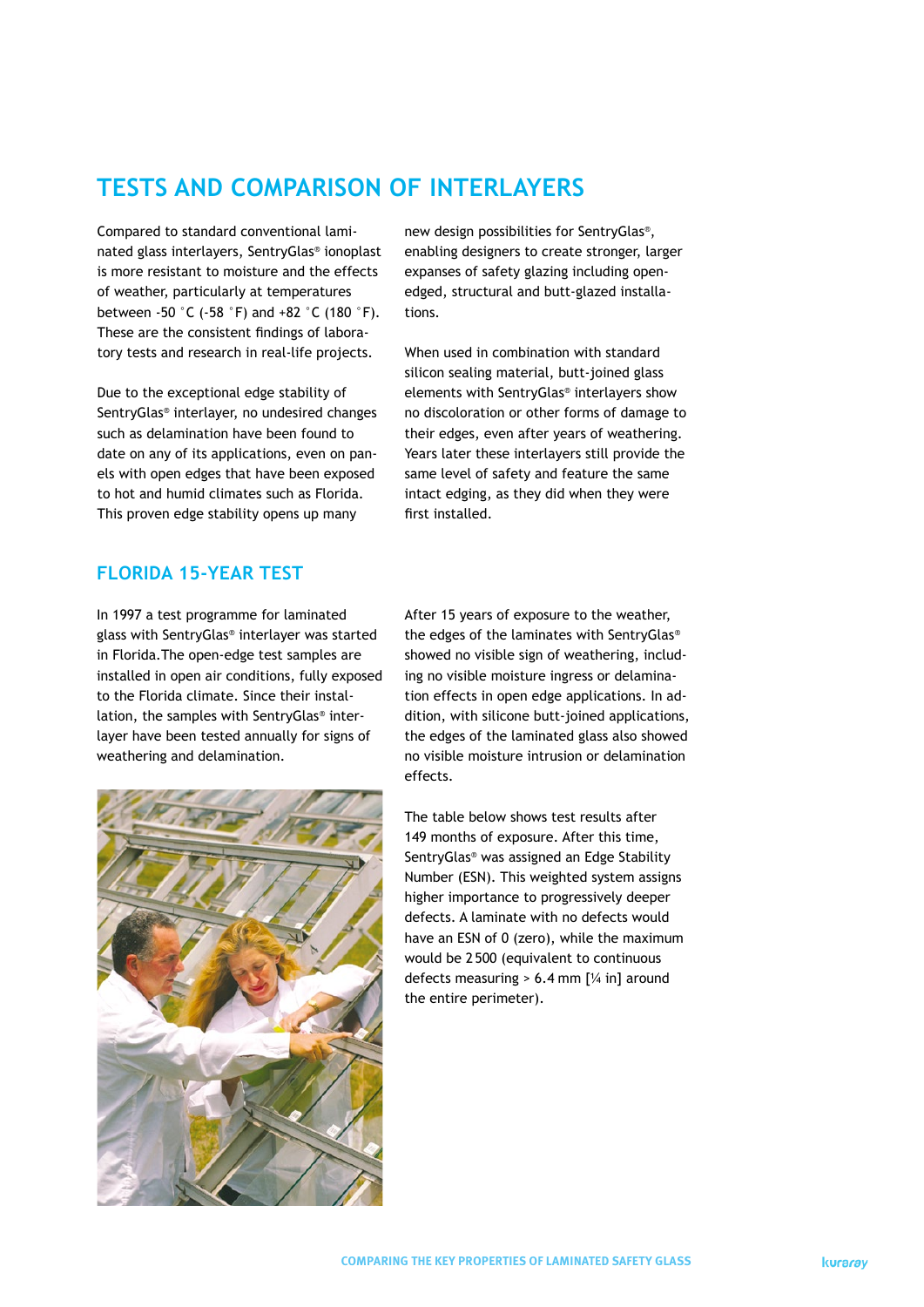#### SENTRYGLAS® INTERLAYER EDGE STABILITY NUMBER (ESN) TEST DATA AFTER 15-YEAR EXPOSURE

| Sample ID      | Laminate          | Defect Length (mm) |              |              |              |              |              |
|----------------|-------------------|--------------------|--------------|--------------|--------------|--------------|--------------|
|                | Perimeter mm (in) | 1.6                | $1.6 - 3.1$  | $3.2 - 4.6$  | $4.7 - 6.3$  | > 6.4        | <b>ESN</b>   |
| $824 - 63 - 1$ | 3912 (154)        | $\mathbf{0}$       | $\Omega$     | $\mathbf{0}$ | $\mathbf{0}$ | $\mathbf{0}$ | $\Omega$     |
| 824-64-2       | 3912 (154)        | $\mathbf{0}$       | $\mathbf{0}$ | 0            | $\mathbf{0}$ | $\mathbf{0}$ | $\mathbf{0}$ |
| 824-48-3       | 3912 (154)        | $\mathbf{0}$       | $\mathbf{0}$ | $\mathbf{0}$ | $\mathbf{0}$ | $\mathbf{0}$ | $\Omega$     |
| 824-46-4       | 3912 (154)        | $\mathbf{0}$       | $\mathbf{0}$ | 0            | $\mathbf{0}$ | $\mathbf{0}$ | $\Omega$     |
| 824-47-5       | 3912 (154)        | $\mathbf{0}$       | $\mathbf{0}$ | $\mathbf{0}$ | $\mathbf{0}$ | $\mathbf{0}$ | $\theta$     |
| 824-44-6       | 3912 (154)        | $\mathbf{0}$       | $\mathbf{0}$ | $\Omega$     | $\mathbf{0}$ | $\mathbf{0}$ | $\theta$     |
| 824-34-7       | 3912 (154)        | $\mathbf{0}$       | $\theta$     | $\Omega$     | $\Omega$     | $\mathbf{0}$ | $\Omega$     |
| 824-27-8       | 3912 (154)        | $\mathbf{0}$       | $\mathbf{0}$ | $\Omega$     | $\mathbf{0}$ | $\mathbf{0}$ | $\Omega$     |
| 824-16-9       | 3912 (154)        | $\theta$           | $\mathbf{0}$ | $\mathbf{0}$ | $\theta$     | $\mathbf{0}$ | $\theta$     |
| 824-71-10      | 3912 (154)        | $\mathbf{0}$       | $\mathbf{0}$ | 0            | $\mathbf{0}$ | 0            | $\Omega$     |
| 824-56-11      | 3912 (154)        | $\Omega$           | $\theta$     | $\Omega$     | $\Omega$     | $\mathbf{0}$ | $\Omega$     |
| 824-75-12      | 3912 (154)        | $\mathbf{0}$       | $\mathbf{0}$ | $\Omega$     | $\mathbf{0}$ | 0            | $\Omega$     |
| 824-74-13      | 3912 (154)        | $\Omega$           | 0            | 0            | 0            | $\Omega$     | $\Omega$     |

ESN data in the table above includes test samples with open-edge exposure, as well as samples that are butt-joined using silicone sealant.

#### WEATHERING TEST REPORT FOR LAMINATED GLASS WITH SENTRYGLAS®

Samples of laminated glass with SentryGlas® interlayer were weathered according to a test method outlined in ANSI Z97.1-2004:

'Safety Glazing Materials Used in Buildings – Safety Performance Specifications and Methods of Test'. The test results are shown below.

| Xenon-Arc Type Operating Light Exposure |                                                               |  |
|-----------------------------------------|---------------------------------------------------------------|--|
| <b>Apparatus</b>                        | Atlas Ci5000 Xenon Weather-Ometer <sup>®</sup>                |  |
| <b>Exposure Time</b>                    | Specimens were exposed for 3000 hours                         |  |
| <b>Filter Type</b>                      | Borosilicate inner and outer                                  |  |
| Cycle                                   | 102 mins of irradiation, 18 mins of irradiation & water spray |  |
| <b>Black Panel Temp</b>                 | 70 °C $\pm$ 3 °C (158 °F $\pm$ 5 °F)                          |  |
| <b>Relative Humidity</b>                | $50\% \pm 5\%$                                                |  |
| <b>Spray Water</b>                      | De-ionized                                                    |  |
| Level of Irradiance                     | $0.35 W/m^2$ @ 340 nm                                         |  |
| <b>Exposure</b>                         | Xenon-Arc Exposure: 3780 kJ/m <sup>2</sup> @ 340 nm           |  |

**Note:** on average, a 3000-hour Xenon arc exposure approximates to a one-year direct South Florida exposure at 26º North Latitude, facing South.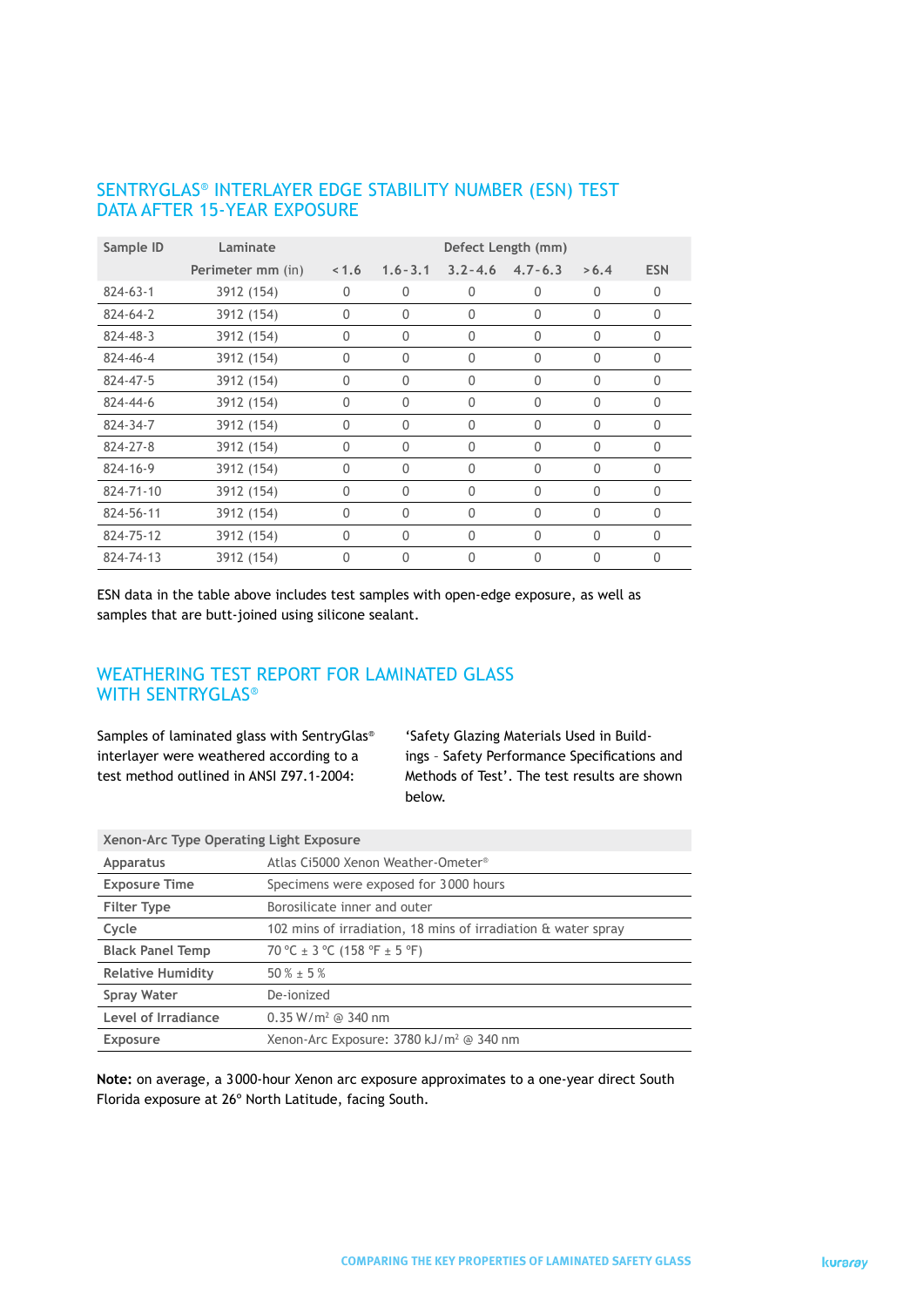#### **RESULTS**

After the samples of laminated glass with SentryGlas® interlayer were irradiated and conditioned, the exposed samples were examined and compared visually with unexposed controls, as detailed in ANSI Z97.12004. These samples were found to be visibly acceptable. No bubbles or delamination effects were visible and no crazing, cracking or discoloration was observed.

### **APPLICATION EXAMPLES OF THE SUPERIOR EDGE STABILITY OF SENTRYGLAS® INTERLAYER**

As well as test reports supporting the superior edge stability performance of SentryGlas®, there are numerous real life examples to support the test data.

For example, the BellSouth building in Fort Lauderdale, USA, silicone sealed, butt joined safety glass made with SentryGlas® helped the architects deliver panoramic corner office views, while meeting tough wind and storm protection codes.

Elsewhere in the USA, cold winters, shadeless summer heat and occasional Mississippi River floodwaters were among the design challenges for a bandshell built on an island in St Paul, Minnesota. Open edged, buttsealed glazing panels made with SentryGlas® interlayer remain free of any visual defects after years of exposure. The extra strength of the interlayer also helped to create a uniquely shaped overhead structure.

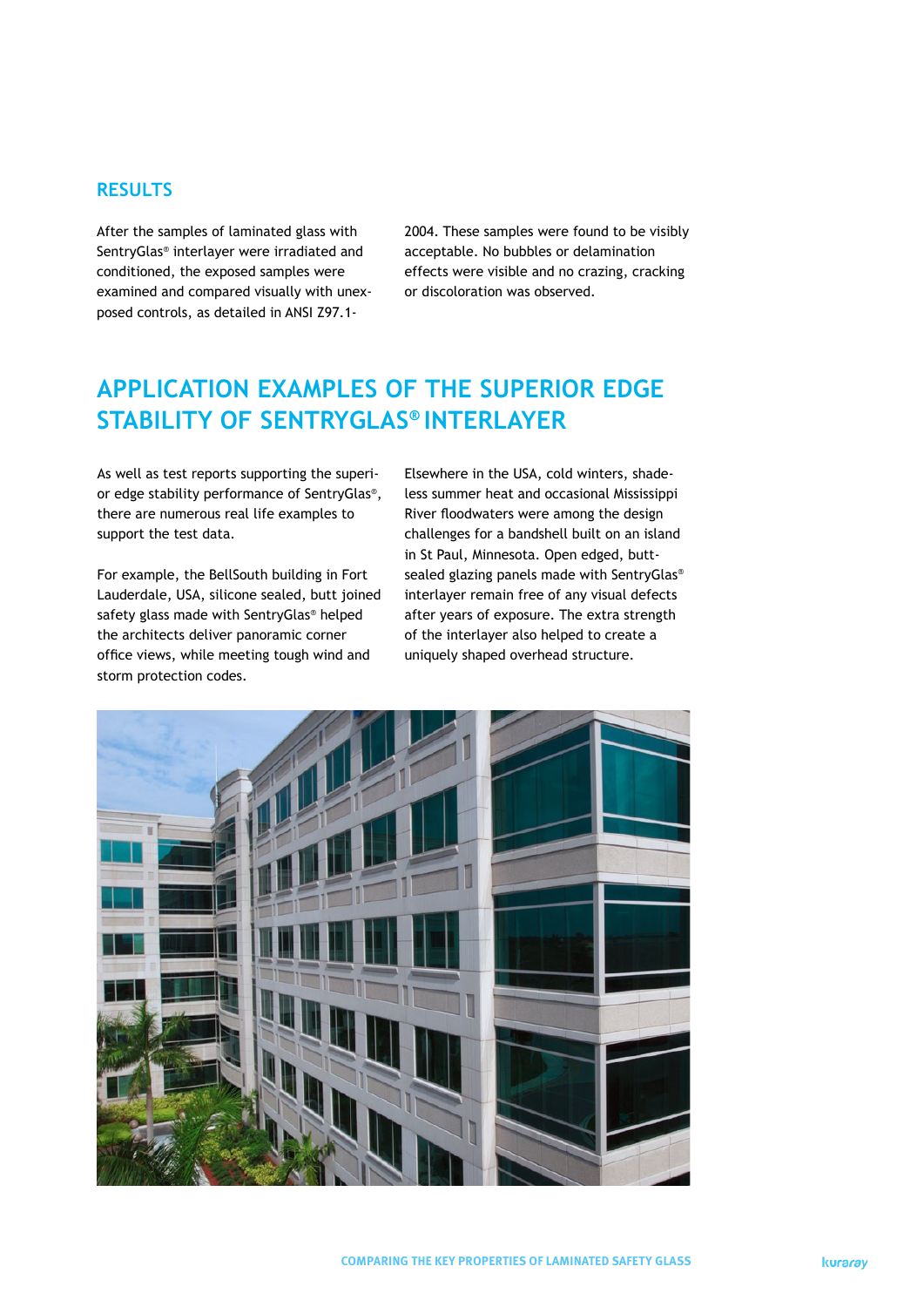### **EDGE STABILITY OF LAMINATES WITH SENTRYGLAS® IN COASTAL CLIMATIC CONDITIONS**

For all marine and some architectural applications, prolonged exposure to salt water can cause defects in the laminated glass. However, laminates with SentryGlas® demonstrate excellent durability performance in coastal regions or landscapes with high concentration of salt water (e.g. due to high use of road salts due to snow). Extensive product testing, including salt spray fog testing (carried out by TÜV Süd Singapore, according to ASTM B 117-11) during which the glass panels laminates with SentryGlas® with open edges were exposed to salt spray solution continuously for 3000 hours. Three 15 by 10 cm (5.93 by 3.93 in) glass panels were placed in a climatic chamber for 3000 hours under the following experimental conditions:

- NaCl-concentration: 5%
- Volume of condensate: 1.0-2.0 ml/ HR/80cm2
- pH of the solution: between 6.5 and 6.9
- Test chamber temperature: 35 +/- 2°C





After the test, the glass panels were visually inspected and evaluated. The results showed that the panels remained unchanged in terms of their transparency. The PVB laminates showed edge clouds after 500 hours of testing. Due to the excellent edge stability of SentryGlas® interlayer, no undesired changes such as edge cloudiness, delamination caused by the humidity occur. Copies of the test report are available on request.

Other salt spray tests have been conducted on laminated glass with SentryGlas® interlayer. In Germany for example, similar tests were carried out on SentryGlas® ionoplast interlayer by the Fachhochschule München as part of a DIBT approval for SentryGlas® ionoplast interlayer(Germany's regulatory body for products used in the construction industry).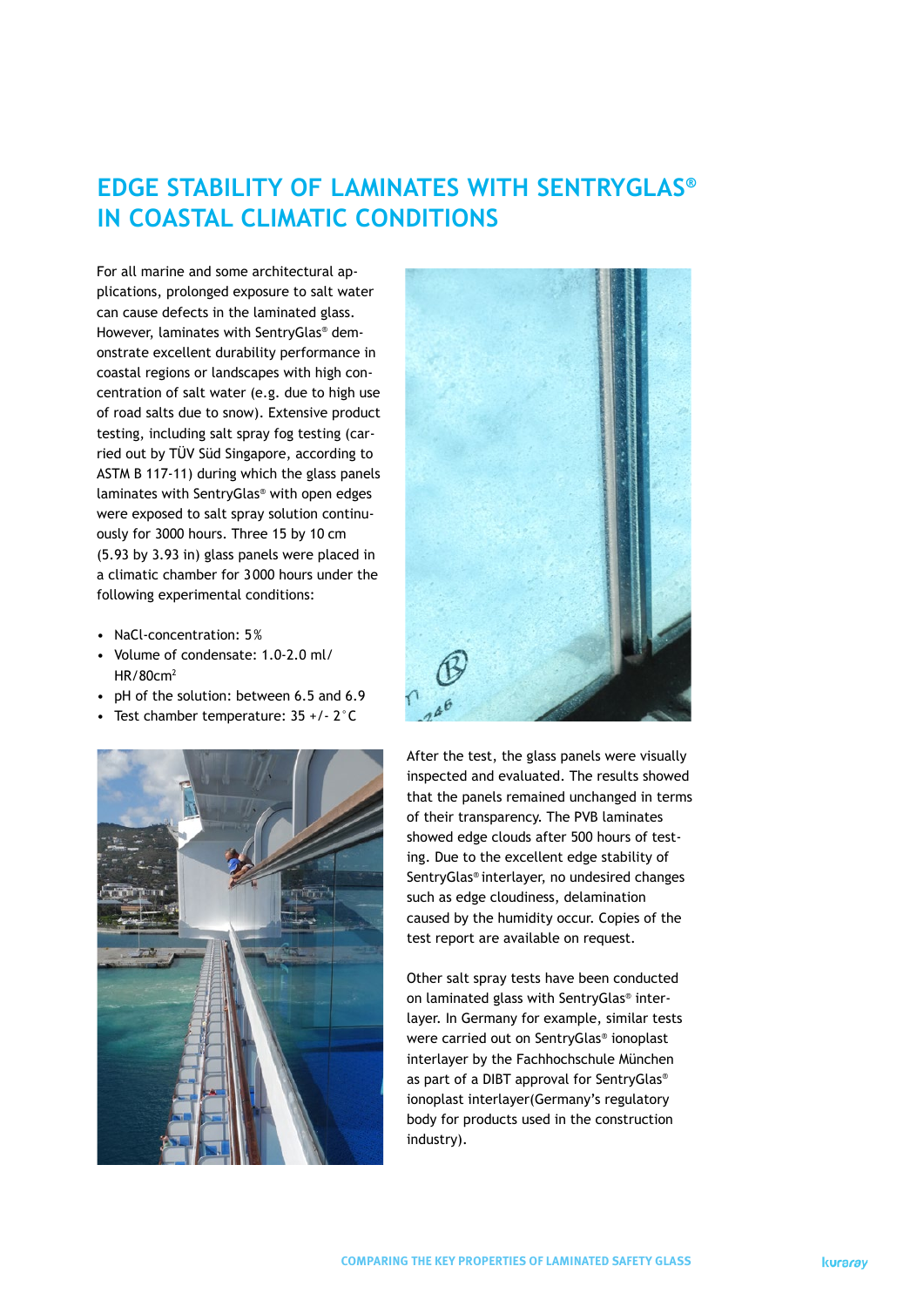### **SEALANT COMPATIBILITY OF SENTRYGLAS® INTERLAYER**

A wide variety of sealants are used by the glazing industry and it is therefore critical to understand the chemical and mechanical compatibility of these sealants with the interlayer produced in a glass laminate. Laminates prepared with SentryGlas® demonstrate excellent compatibility with different types of sealants used in glazing applica-

tions. This is supported by tests conducted by Kuraray but also by studies carried out by sealant manufacturers. These tests include accelerated QUV weathering and modified ASTM C1087 compatibility test methods as well as DI guideline, IFT Rosenheim, UVradiation tests, high-temperature and high humidity test scenarios.

#### OUTDOOR TESTING

Laminates with SentryGlas® show no edge defect formation, even after 15 years of natural outdoor weathering in Florida when tested with different types of sealants. In these tests, laminates with SentryGlas® have shown no signs of degradation from interactions with any of the sealants tested.

Details of all sealant compatibility tests carried out by Kuraray and by sealant manufacturers are available on request from Kuraray. For a complete list of compatible sealants for SentryGlas® interlayer, please refer to the following table.

#### SEALANTS FOR GLASS RAILING INSTALLATIONS

Portland cement-based products are not recommended for use with SentryGlas® laminates. Gypsum-based products are acceptable for interior applications only. The following Sika sealants have been tested and found to be acceptable for both interior and exterior railing installations:

| Company/Grade                    | <b>Description</b>                         | <b>Test Method</b>                                  |
|----------------------------------|--------------------------------------------|-----------------------------------------------------|
|                                  |                                            |                                                     |
| <b>Arbosil</b>                   |                                            |                                                     |
| Arbosil 1096                     | 1-component silicone sealant, neutral-cure |                                                     |
|                                  |                                            |                                                     |
| C.R. Laurence                    |                                            |                                                     |
| C.R. Laurence 33SC               | 1-component silicone sealant, acetic-cure  |                                                     |
| C.R. Laurence RTV408AL           | 1-component silicone sealant, neutral-cure |                                                     |
| 999-A, 1199                      |                                            |                                                     |
|                                  |                                            |                                                     |
| <b>Dow Corning</b>               |                                            |                                                     |
| Dow Corning <sup>®</sup> 756     | 1-component silicone sealant, neutral-cure |                                                     |
| Dow Corning <sup>®</sup> 756-SMS | 1-component silicone sealant, neutral-cure | ASTM C1087, ETAG 002,<br>IFT-Guideline DI-02engll/1 |
| Dow Corning <sup>®</sup> 757     | 1-component silicone sealant, neutral-cure | ASTM C1087, ETAG 002,<br>IFT-Guideline DI-02engll/1 |
| Dow Corning <sup>®</sup> 790     | 1-component silicone sealant, neutral-cure |                                                     |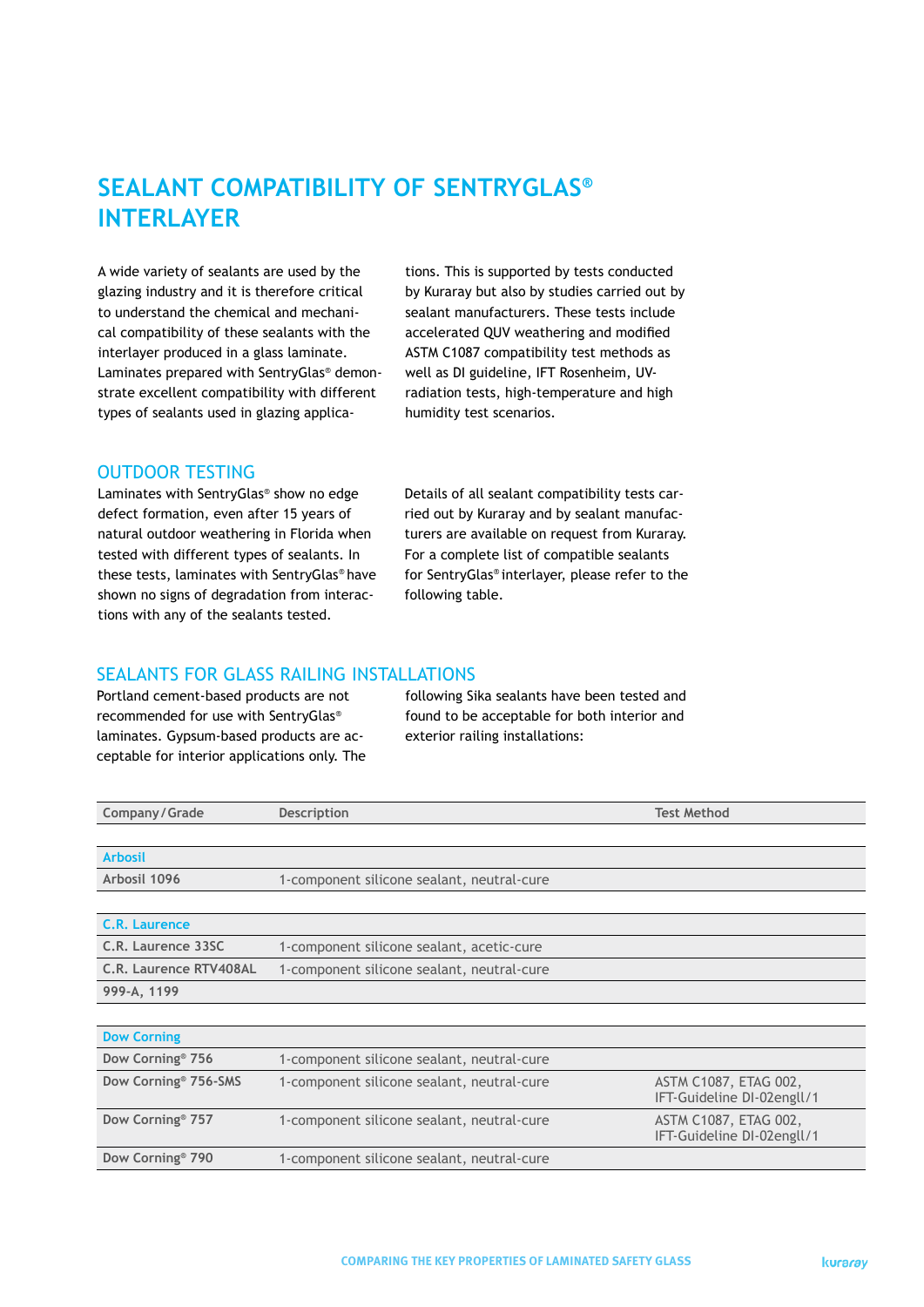| Company / Grade                | Description                                              | <b>Test Method</b>                                  |
|--------------------------------|----------------------------------------------------------|-----------------------------------------------------|
|                                |                                                          |                                                     |
| Dow Corning <sup>®</sup> 791   | 1-component silicone sealant, neutral-cure               |                                                     |
| Dow Dorning <sup>®</sup> 791-T | 1-component silicone sealant                             | ASTM C1087, ETAG 002,<br>IFT-Guideline DI-02engll/1 |
| Dow Corning <sup>®</sup> 795   | 1-component silicone sealant, neutral-cure               |                                                     |
| Dow Corning® 895               | 1-component silicone sealant, neutral-cure               | ASTM C1087, ETAG 002,<br>IFT-Guideline DI-02engll/1 |
| Dow Corning <sup>®</sup> 983   | 2-component silicone sealant, neutral-cure               |                                                     |
| Dow Corning <sup>®</sup> 993   | 2-component silicone sealant, neutral-cure               |                                                     |
| Dow Dorning <sup>®</sup> 994   | Ultra Fast, 2-component silicone sealant, neutral-cure   |                                                     |
| Dow Corning <sup>®</sup> 995   | 1-component silicone sealant, neutral-cure               |                                                     |
| Dow Dorning® 999-A             | 1-component silicone sealant                             |                                                     |
| Dow Dorning <sup>®</sup> 1199  | 1-component silicone sealant                             |                                                     |
| Dow Dorning <sup>®</sup> 3362  | 2-component silicone sealant                             | ASTM C1087, ETAG 002,<br>IFT-Guideline DI-02engll/1 |
| Dow Dorning® 3356 HD           | 2-component, silicone sealant                            | ASTM C1087, ETAG 002,<br>IFT-Guideline DI-02engll/1 |
|                                |                                                          |                                                     |
| <b>GE Advanced Materials</b>   |                                                          |                                                     |
| GE Silglaze® II SCS2802        | 1-component silicone sealant, neutral-cure               |                                                     |
| GE SilPruf® NB SCS9000         | 1-component silicone sealant, neutral-cure               |                                                     |
| <b>GE UltraGlaze® SSG4000</b>  | 1-component silicone sealant, neutral-cure               |                                                     |
| <b>GE UltraGlaze® SSG4400</b>  | 2-component silicone sealant, neutral-cure               |                                                     |
|                                |                                                          |                                                     |
| <b>Kömmerling</b>              |                                                          |                                                     |
| GD 116                         | 2-component polysulfide sealant, solvent-free            | IFT Guideline DI-02/1                               |
| GD 677                         | 2-component polyurethane sealant, solvent-free           | IFT Guideline DI-02/1                               |
| GD 920                         | 2-component silicone sealant, neutral-cure               | IFT Guideline DI-02/1                               |
| <b>GD 823 N</b>                | 1-component silicone sealant, neutral-cure               | IFT Guideline DI-02/1                               |
| <b>GD 826 N</b>                | 1-component silicone sealant, neutral-cure               | IFT Guideline DI-02/1                               |
| Ködiglaze S                    | 2-component silicone sealant, neutral-cure               | IFT Guideline DI-02/1                               |
| Ködiglaze P                    | 1- or 2-component polyurethane, sealant solvent free     | IFT Guideline DI-02/1                               |
|                                |                                                          |                                                     |
| <b>Pecora</b>                  |                                                          |                                                     |
| Pecora 895 NST                 | 1-component silicone sealant, neutral-cure               |                                                     |
|                                |                                                          |                                                     |
| <b>Sika</b>                    |                                                          |                                                     |
| Icosit <sup>®</sup> KC-340/7   | 2-component polyurethane sealant, solvent-free           | CQP 593-7                                           |
| SikaGLaze® GG-735              | 2-component polyurethane sealant, solvent-free           | CQP 593-7                                           |
| Sikasil® GS-621                | 1-component silicone sealant, acetic-cure                | CQP 593-7                                           |
| Sikasil <sup>®</sup> IG-16     | 1-component silicone sealant, neutral-cure               | CQP 593-7                                           |
| Sikasil <sup>®</sup> IG-25     | 2-component silicone sealant, neutral-cure               | CQP 593-7                                           |
| Sikasil® IG-25 HM Plus         | 2-component silicone sealant, neutral-cure, high modulus | CQP 593-7                                           |
| Sikasil <sup>®</sup> SG-18     | 1-component silicone sealant, neutral-cure               | CQP 593-7                                           |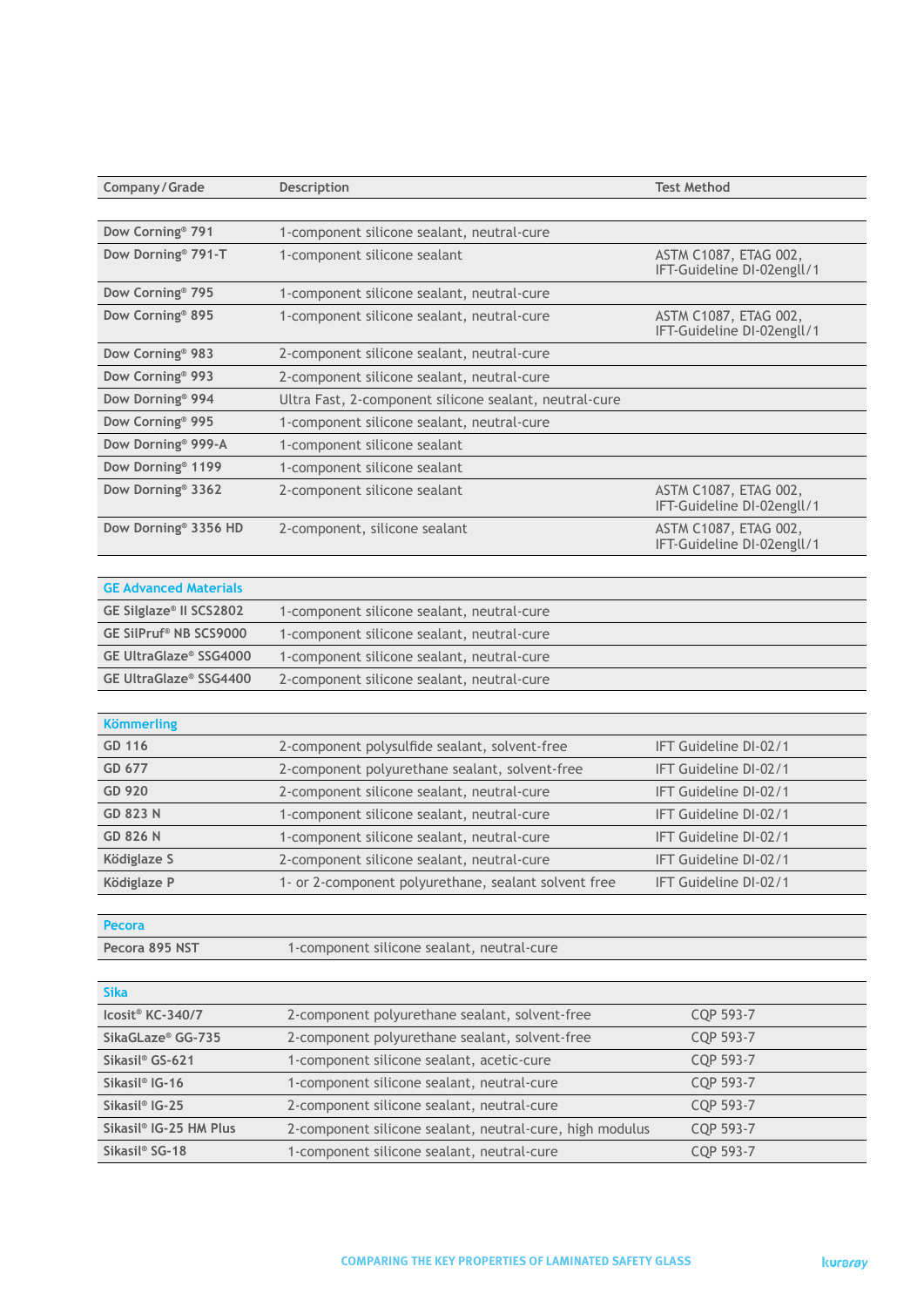| Company/Grade                  | <b>Description</b>                                       | <b>Test Method</b> |
|--------------------------------|----------------------------------------------------------|--------------------|
|                                |                                                          |                    |
| Sikasil <sup>®</sup> SG-20     | 1-component silicone sealant, neutral-cure               | CQP 593-7          |
| Sikasil <sup>®</sup> SG-500    | 2-component silicone sealant, neutral curing             | CQP 593-7          |
| Sikasil <sup>®</sup> SG-500 CN | 2-component silicone sealant, neutral-cure, high modulus | CQP 593-7          |
| Sikasil <sup>®</sup> SG-550    | 2-component silicone sealant, neutral-cure               | CQP 593-7          |
|                                |                                                          |                    |
| Sikasil <sup>®</sup> WS-305 CN | 1-component silicone sealant, neutral-cure               | CQP 593-7          |
| Sikasil <sup>®</sup> WS-355    | 1-component silicone sealant, neutral-cure               | CQP 593-7          |
| Sikasil <sup>®</sup> WS-605 S  | 1-component silicone sealant, neutral-cure               | CQP 593-7          |
| Sikasil <sup>®</sup> WS-680 SC | 1-component silicone sealant, neutral-cure               | CQP 593-7          |
| Sikasil <sup>®</sup> WT-480    | 2-component silicone sealant, neutral-cure, high modulus | CQP 593-7          |
| Sikasil <sup>®</sup> WT-485    | 2-component silicone sealant, neutral-cure               | CQP 593-7          |
|                                |                                                          |                    |
| <b>Tremco</b>                  |                                                          |                    |
| Spectrem 1                     | 1-component silicone sealant, neutral-cure               |                    |
| Spectrem 2                     | 1-component silicone sealant, neutral-cure               |                    |
| <b>Tremglaze S100</b>          | 1-component silicone sealant, neutral-cure               |                    |
| Vulkem 116                     | 1-component polyurethane sealant                         |                    |

### **HIGH TEMPERATURE PERFORMANCE OF SENTRYGLAS® INTERLAYER**

Properly laminated glass made with SentryGlas® interlayer has demonstrated capability of withstanding an environment of 100 °C (212 °F) for at least 16 hours, without bubble formation in the major viewing area. For more prolonged periods of time, of greater than 16 hours, a temperature limit of 82 ºC (180 ºF) or lower is recommended.

This information is based on the visual inspection of a glass laminate after a high temperature bake test. In this test, a test specimen of laminated glass is heated to

a temperature of 100 ºC (212 ºF). Bubble formation within the major viewing area of the laminate (typically excluding 12 mm or  $-1/2$  in from the laminate edge) constitutes a failure of this test. Based on this limited data, properly laminated specimens with SentryGlas® appear capable of meeting these test conditions.

As with any application, specific glass constructions and designs may vary and prototype testing of systems is advisable.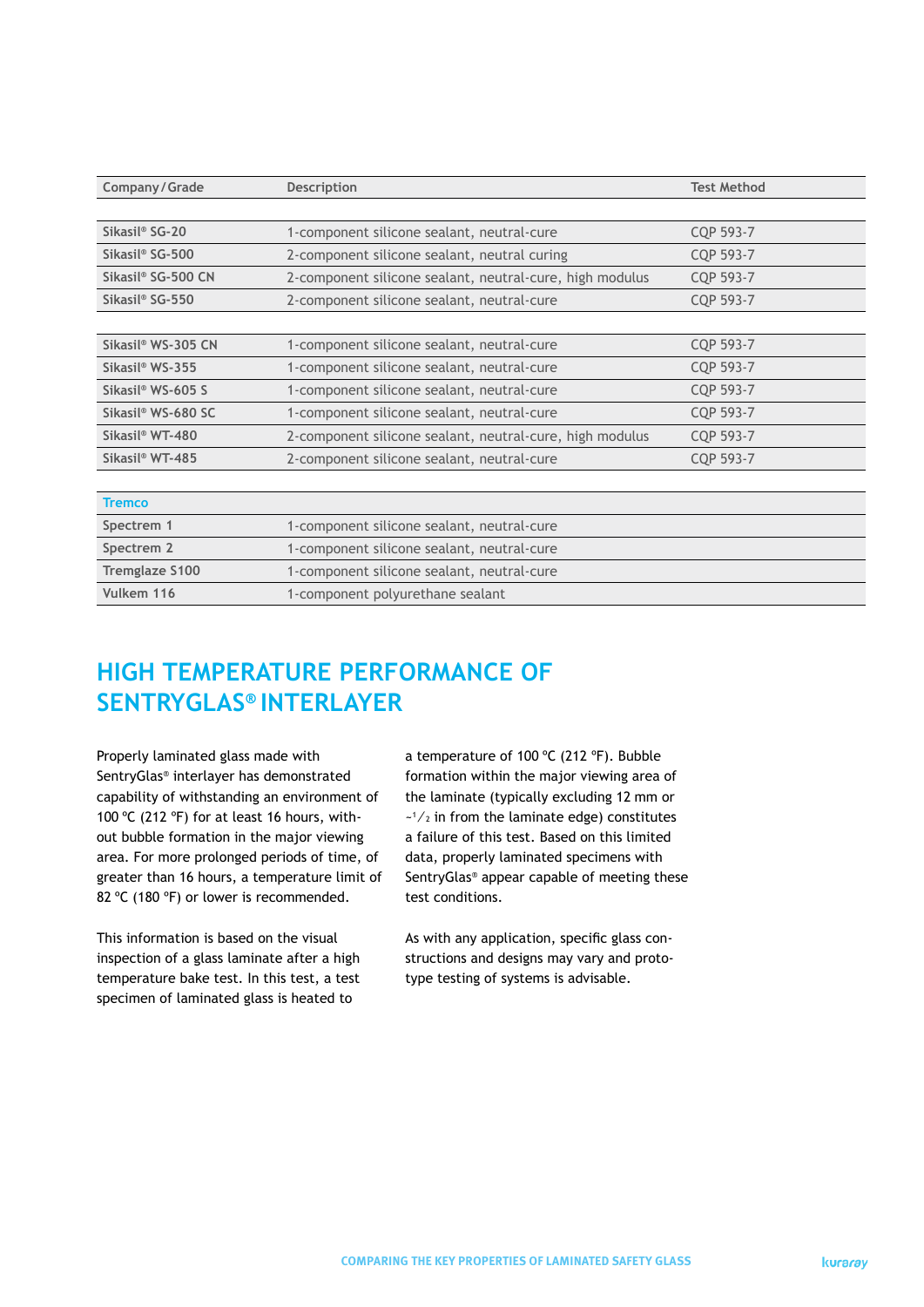### **COMPATIBILITY WITH CERAMIC FRIT COATINGS**

Used for both internal and external decorative glass, ceramic frit coatings can be specified in a wide variety of colors and patterns for improved aesthetics or solar control in laminated glass. These vitreous compounds are applied to the glass by screen-printing, roll coating, spraying or curtain coating, closely following the frit supplier's processing instructions. These are then heat-treated in order to create a permanent coating. When such a fritted surface comes into contact with the glass laminate interlayer, it is important to verify the lasting compatibility between the frit and the interlayer. Moisture and salts, for example, can be detrimental to frit coatings over time. Testing therefore requires extended contact between materials under controlled conditions. The table next page lists the various tests that Kuraray uses



to assess the compatibility of interlayers and ceramic frit.

| Method                    | <b>Standard</b>                     | <b>Intervals</b> |
|---------------------------|-------------------------------------|------------------|
| 76 Bake Test              | Kuraray Internal Method             | 500 & 1000 hour  |
| Coffin                    | ANSI Z26.1 (5.3 -3)                 | 2, 5 & 10 weeks  |
| <b>UV (UVA-340)</b>       | ASTM G151, 154-06, ISO4892-1 & 4582 | 30 days          |
| <b>Natural Weathering</b> | ASTM G 7-05 and G 147-02            | 1 year           |

Kuraray has conducted these tests on laminates made with SentryGlas® ionoplast and fritted glass, in order to observe changes in color, appearance or defects such as corrosion of the coating, bubbles, delaminations and other defects.

| Manufacturer                       | <b>Product Code</b> | <b>Product Name</b>                          |
|------------------------------------|---------------------|----------------------------------------------|
| <b>FERRO</b>                       | 20-8496-1597        | 20-8496 ETCHIN 1597<br>24-8029 BLACK IN 1544 |
| <b>FERRO</b>                       | 24-8029-1544        | Medium<br>24-8075 WARM GREY IN               |
| <b>FERRO</b>                       | 24-8075-1544        | 1544 Medium                                  |
| <b>Glass Coating Concept (GCC)</b> | SX8876E808          | SPANDREL WHITE                               |
| <b>Glass Coating Concept (GCC)</b> | SX3524E808          | <b>WARM GRAY</b>                             |
|                                    |                     |                                              |

In the tests above, SentryGlas® interlayer showed no visual defects. In addition, adhesion was assessed before and after testing and no measurable differences were found. For other types of frit coatings not listed

above, users should conduct their own tests or seek guidance from Kuraray. To ensure that glass meets safety codes, additional testing, including adhesion strength tests, may be required.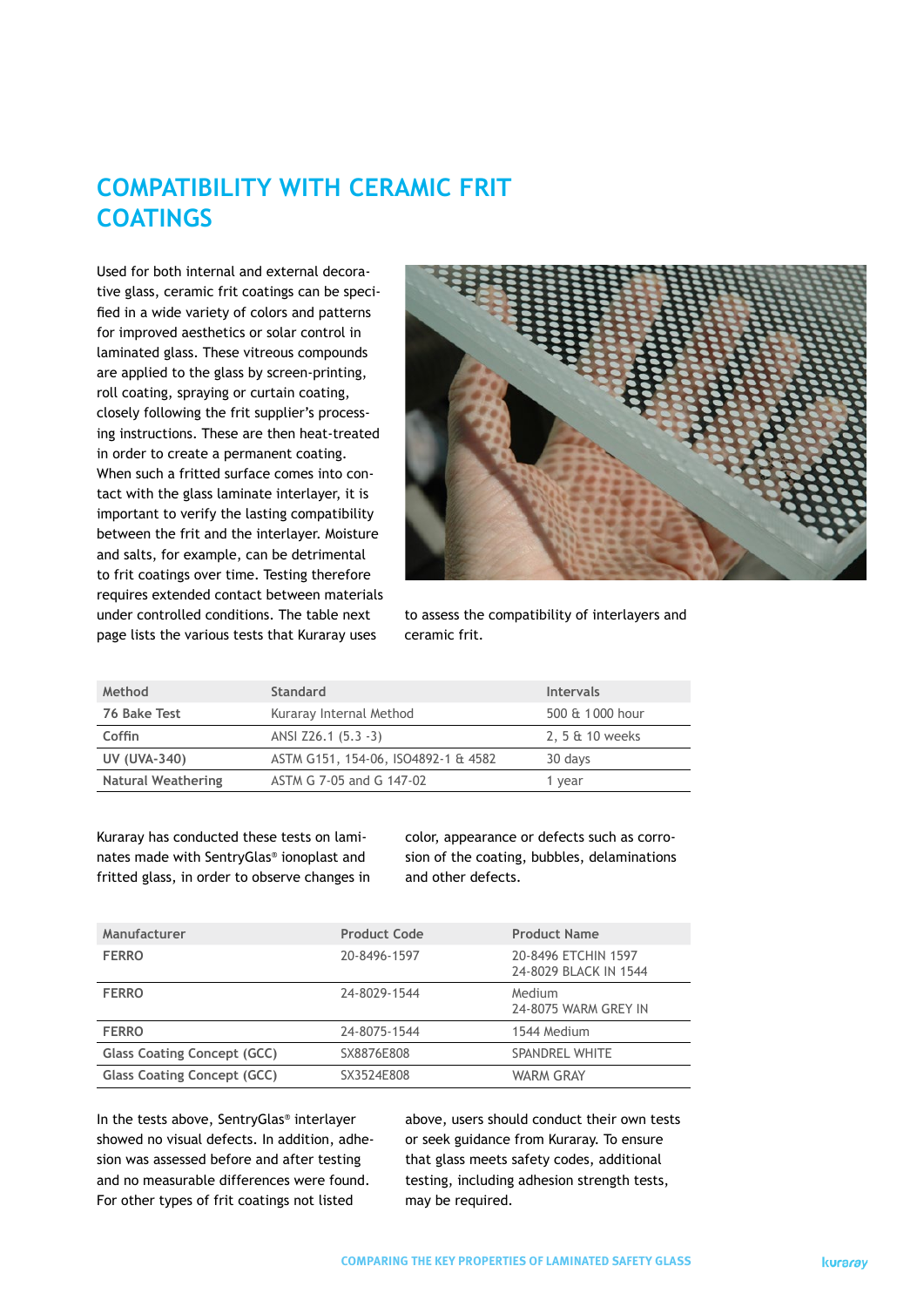### **COMPATIBILITY WITH SOLAR SHADING OR GLASS COATINGS**

The growing importance of the environment, energy efficiency and renewable building technologies are creating added value for glass manufactured with low-E (low emissivity) coatings. Often, in architectural

applications, this coated glass also requires high impact strength, which can be achieved by laminating with SentryGlas® ionoplast interlayers.



When placing any interlayer into contact with a glass coating, it is critical to test the chemical and mechanical compatibility between the materials. Moisture and salts can be detrimental to coatings over time. SentryGlas® interlayer shows excellent compatibility with many different low-E coat-

**Low-E Coatings** 

ings, and this compatibility is enhanced by the interlayer's low moisture absorption and low ionic content.

Listed below are low-E coatings that have been independently tested by their manufacturers and shown to be compatible with SentryGlas® interlayer.

| LOW-E COATINGS |                                                                           |
|----------------|---------------------------------------------------------------------------|
| AGC            | Comfort Ti-AC 23 <sup>™</sup> , Comfort Ti-AC 36™, Comfort Ti-AC 40™      |
| Cardinal       | Cardinal LoE3-366 <sup>®</sup> Glass                                      |
| Guardian       | Guardian SunGuard® SN-68, SunGuard® SN-68 HT                              |
| <b>PPG</b>     | PPG Solarban <sup>®</sup> 60, 70, 70XL and R100, Sungate <sup>®</sup> 400 |

The long-term performance of a coated glass laminate depends greatly on the laminator's care taken to preserve the integrity of the topcoat that protects the delicate metalized

layers of the low-E coating stack. Any compromise of the coating – such as scratches, scuffs, pinholes and fingerprints – will cause the coating to corrode over time.